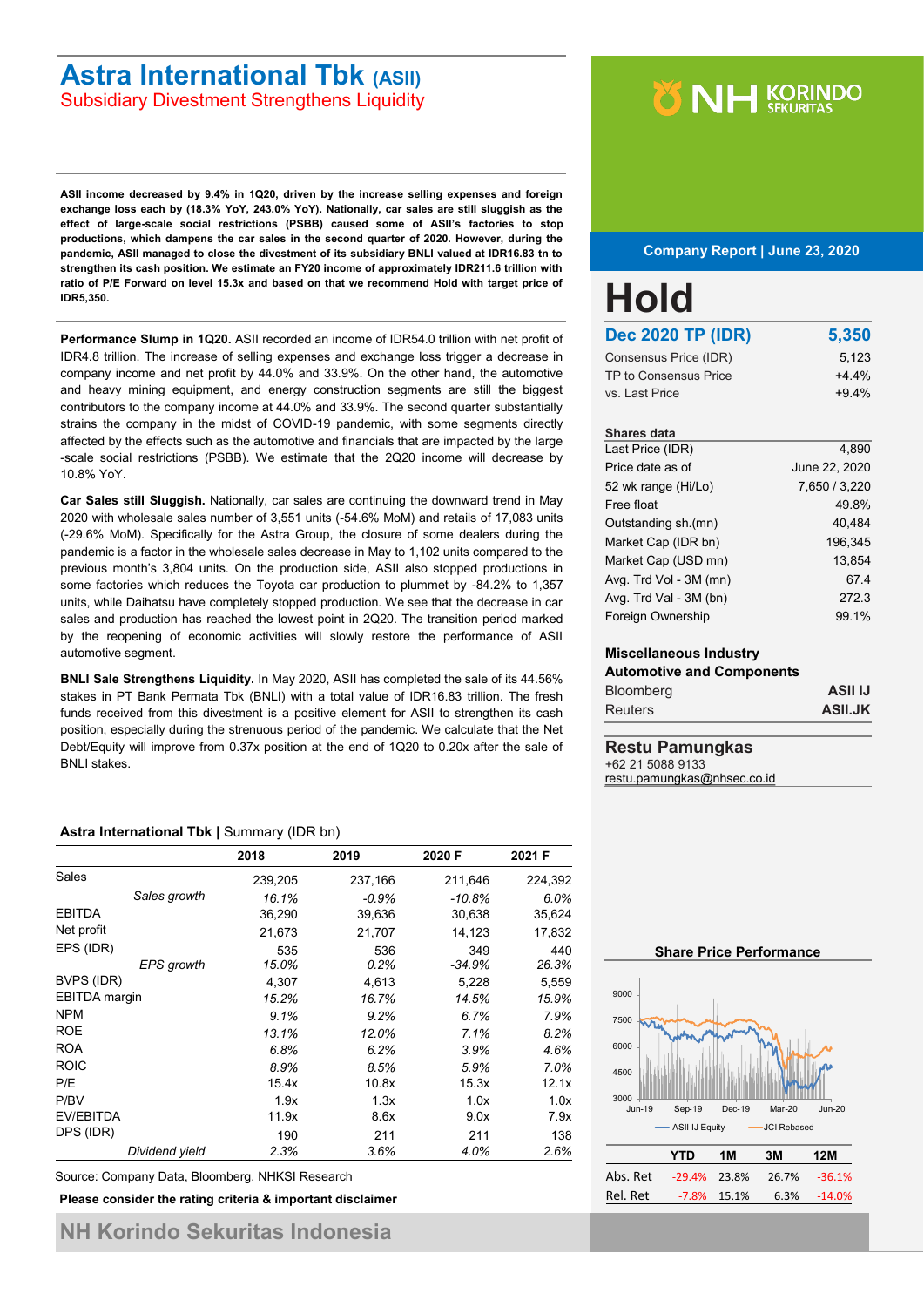## Performance Highlights









Source: Company, NHKSI Research



Source: Company, NHKSI Research



Source: Bloomberg, NHKSI Research

#### **ASII Margins Contribution 1Q19 - 1Q20**

![](_page_1_Figure_13.jpeg)

Source: Company, NHKSI Research

![](_page_1_Figure_15.jpeg)

#### **Honda Posted Strongest Growth in 1Q20 (Units)**

Source: Company, NHKSI Research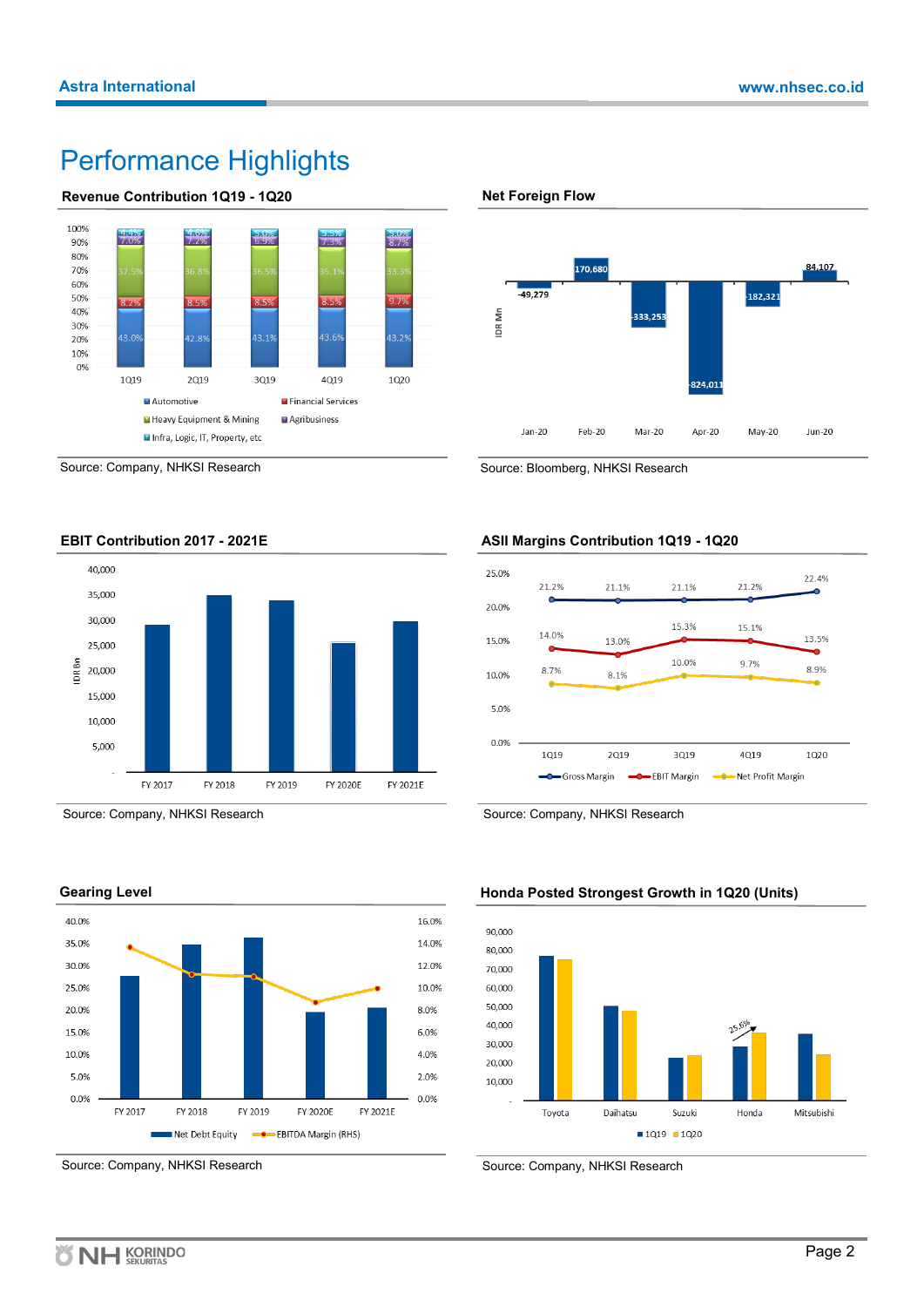![](_page_2_Picture_2.jpeg)

#### **ASII Overview**

ASII is a company with seven business lines: Automotive; Financial Services; Heavy Equipment, Mining, Construction and Energy; Agribusiness; Infrastructure and Logistics; Information Technology, and Property. So far, the automotive segment has given the biggest contribution to ASII income, recorded that until 1Q20, the automotive sector contributed as much as 44.0%. Currently, ASII's operations are managed by 237 subsidiaries, joint venture, and associates all over Indonesia.

#### **Indonesian Automotive Industry in ASEAN**

Indonesia has the biggest population number in ASEAN with a very high automotive sales potential. Based on data from ASEAN Automotive Federation (AAF), Indonesia recorded the highest sales in 2019 with more than 1 million 4W units sold. The COVID-19 pandemic in the beginning of 2020 puts pressure on the automotive industry, as many factories stop productions to stop the spread of the virus. The New Normal condition that will be implemented in Indonesia will be a great chance for the automotive sales to rebound in the third quarter of 2020.

![](_page_2_Figure_7.jpeg)

#### **ASEAN Automotive 4W | 2019 (Units)**

![](_page_2_Figure_9.jpeg)

#### **Revenues and Growth (IDR Bn)**

![](_page_2_Figure_11.jpeg)

#### **Net Profits and Growth (IDR Bn)**

![](_page_2_Figure_13.jpeg)

Source: Company, NHKSI Research

Source: Company, NHKSI Research

#### **NH Korindo Sekuritas Indonesia (NHKSI) stock ratings**

- 1. Period: End of year target price<br>2. Rating system based on a stock
- Rating system based on a stock's absolute return from the date of publication
	- Buy : Greater than +15%
	- Hold : -15% to +15%
	- Sell : Less than -15%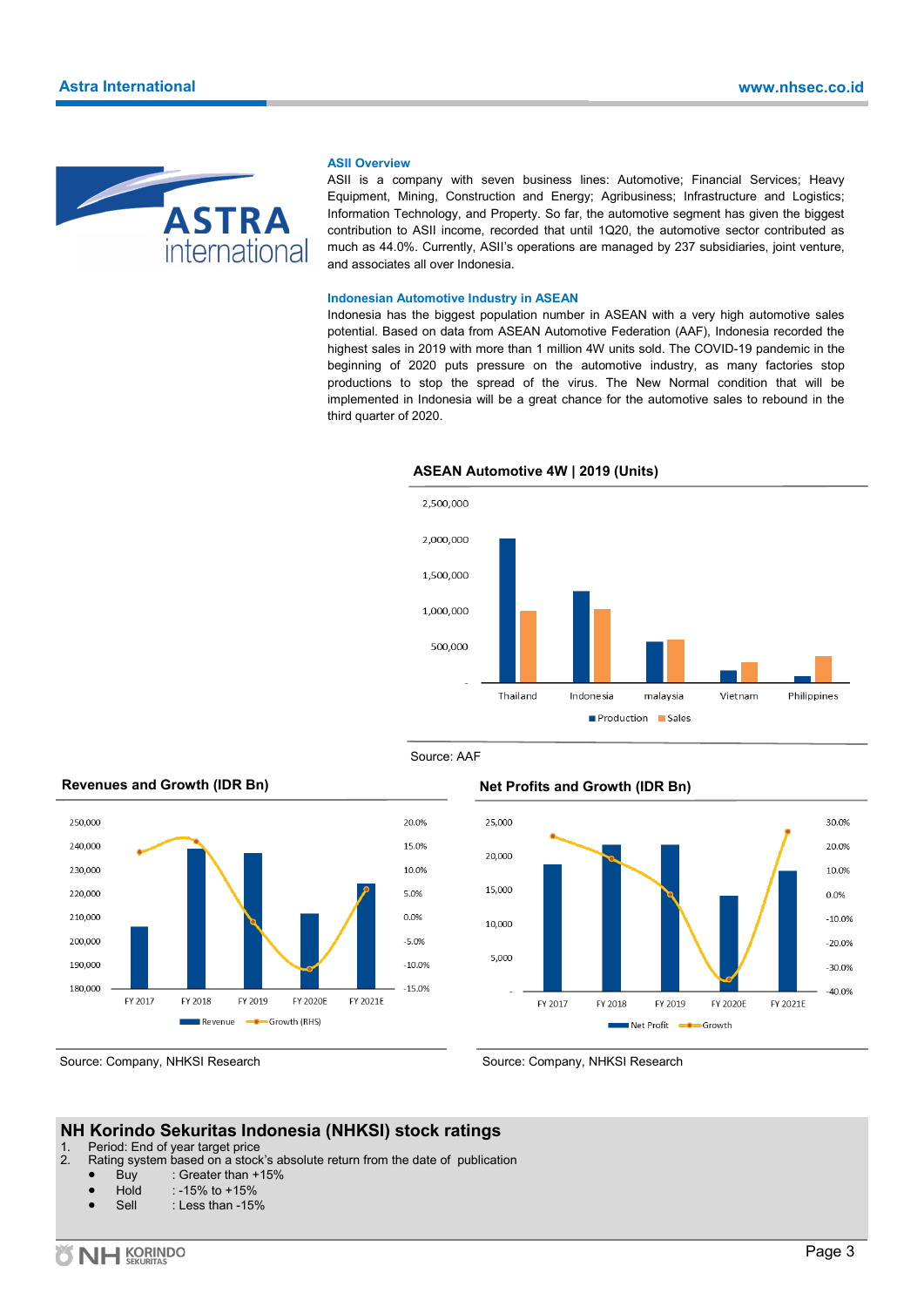## Multiple Valuation

![](_page_3_Figure_3.jpeg)

![](_page_3_Figure_4.jpeg)

Source: NHKSI Research

# Rating and Target Price Update

#### **Target Price**

| <b>Date</b> | Rating | <b>Target Price</b> | Last Price | Consensus | <b>vs Last Price</b> | <b>vs Consensus</b> |
|-------------|--------|---------------------|------------|-----------|----------------------|---------------------|
| 06/23/2020  | Hold   | 5.350 (Dec 2020)    | 4.890      | 5.123     | +9.4%                | +4.4%               |

Source: Bloomberg, NHKSI Research

**Analyst Coverage Rating**

![](_page_3_Figure_10.jpeg)

### **Closing and Target Price**

![](_page_3_Figure_12.jpeg)

Source: Bloomberg

Source: NHKSI Research

### **NH Korindo Sekuritas Indonesia (NHKSI) stock ratings**

1. Period: End of year target price<br>2. Rating system based on a stock

- Rating system based on a stock's absolute return from the date of publication
	- Buy : Greater than  $+15%$ <br>Hold : -15% to  $+15%$
	- $: -15\%$  to  $+15\%$
	- Sell : Less than -15%